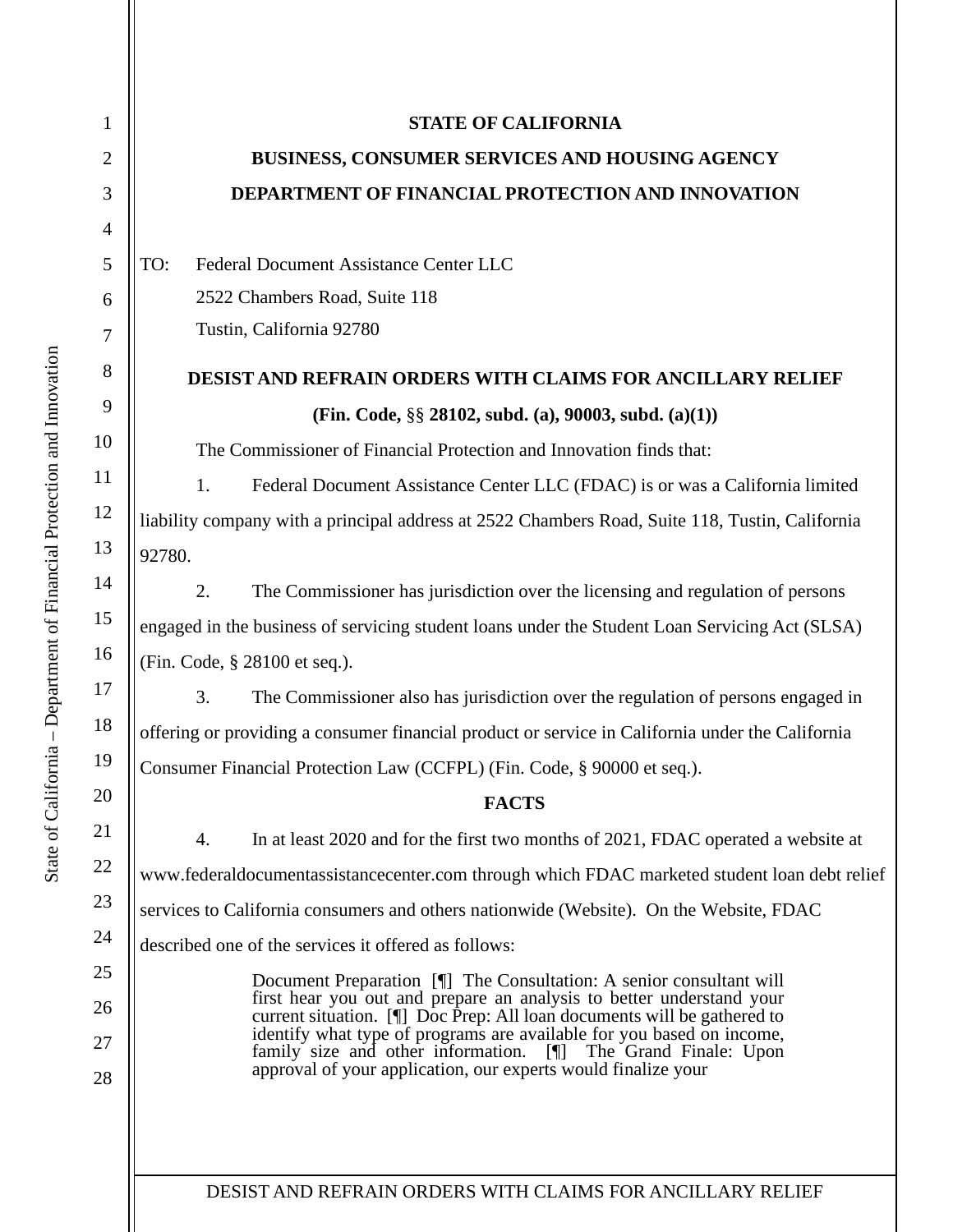documentation and send to the appropriate location. The headache is over and the relief begins.

5. FDAC also marketed its debt relief services to California consumers and others nationwide through direct mailings. Consumers complained that FDAC's letters purported to be sent on behalf of an official government agency and contained personal information about each consumer, such as each consumer's actual student loan balance, used to make the letters appear legitimate. In one letter, FDAC proclaimed in bold text, "Call Toll-Free today to redeem your Federal Benefits."

6. When one consumer called FDAC in response to a letter, an FDAC representative stated that FDAC was given the consumer's personal information because the consumer had been "pre-qualified" for a "government relief program," and FDAC was intended to assist the consumer's application efforts.

7. FDAC charged California consumers and others nationwide fees in advance of performing any debt relief efforts.

8. FDAC charged at least one California consumer a fee for its debt relief services in 2021.

9. Consumers complained that FDAC failed to perform any services after receiving its up-front fees.

## **APPLICABLE LAW – SLSA**

10. No person shall "engage in the business of servicing a student loan in this state without first obtaining a license" under the SLSA. (Fin. Code, § 28102, subd. (a).)

11. "Servicing" includes "[i]nteracting with a borrower related to that borrower's student loan, with the goal of helping the borrower avoid default on his or her student loan." (Fin. Code, § 28104, subd. (k)(3).)

26 12. "[H]elping [a] borrower avoid default on his or her student loan" includes, among other acts, assisting borrowers with obtaining loan deferments, consolidation, forbearance, incomesensitive repayment, income-based alternative repayment plans, or forgiveness benefits. (Cal. Code Regs., tit. 10, § 2041, subd. (b); 20 U.S.C. § 1083(e)(3)(C); 34 C.F.R. §§ 682.205(a)(5)(C),

1

2

3

4

5

6

7

8

9

10

11

12

13

14

15

16

17

18

19

20

21

22

23

24

25

27

28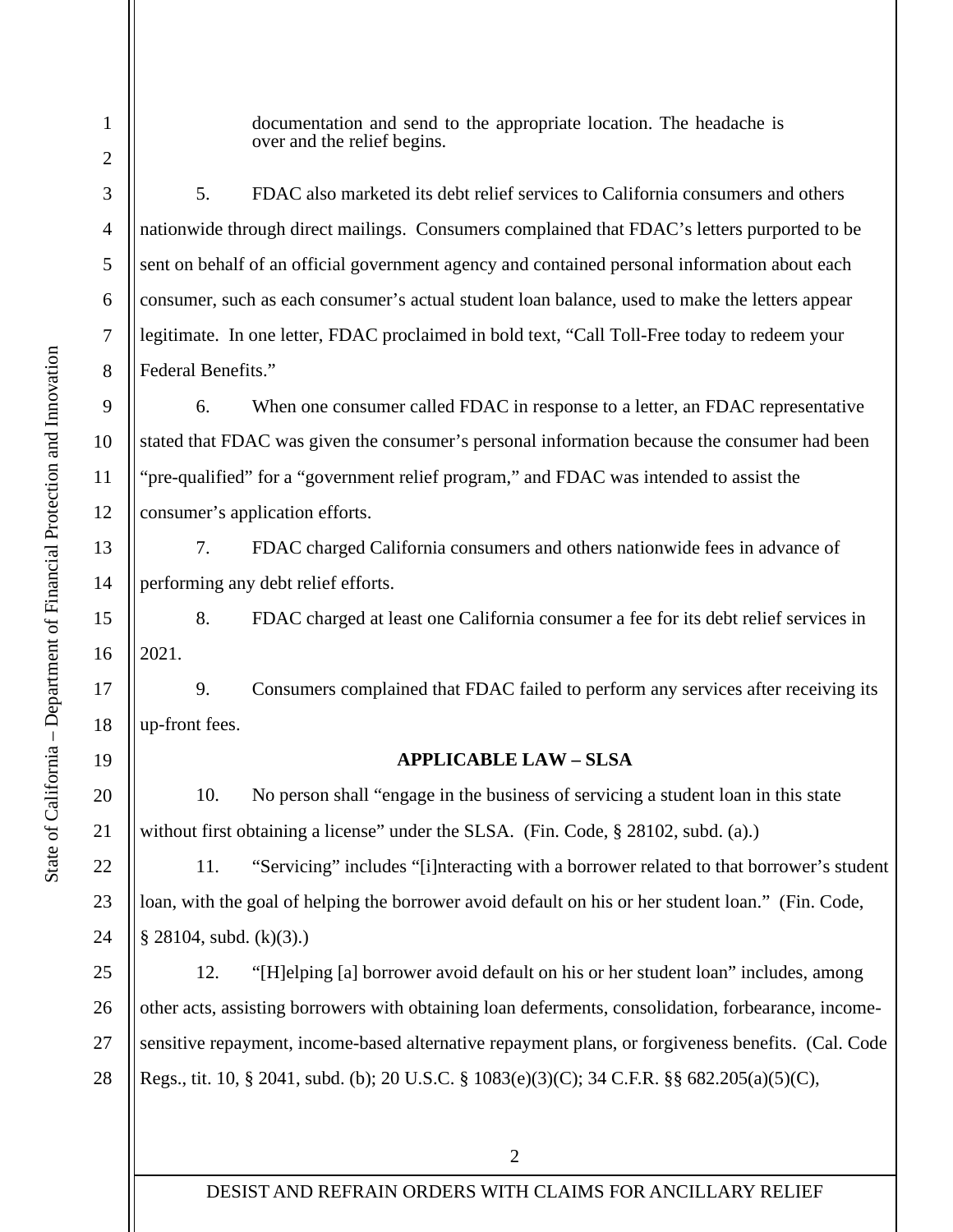State of California - Department of Financial Protection and Innovation – Department of Financial Protection and Innovation State of California

## $682.411(d)(1)$ .

1

2

3

4

5

6

7

8

9

10

11

12

13

14

15

16

17

18

19

20

21

22

23

24

25

28

13. Under Financial Code section 28160, whenever, in the opinion of the Commissioner, a person is engaged in the business of servicing student loans in California, either actually or through subterfuge, without a license from the Commissioner, the Commissioner "may order that person to desist and refrain."

## **ORDER TO DESIST AND REFRAIN – SLSA**

14. FDAC serviced student loans within the meaning of Financial Code section 28104, subdivision (k)(3), by interacting with California borrowers with the goal of helping them avoid default on their student loans.

15. FDAC has never been issued a license by the Commissioner under the SLSA and is not authorized to engage in business as a student-loan servicer in California.

16. Based on the foregoing, the Commissioner is of the opinion that Federal Document Assistance Center LLC, violated Financial Code section 28102, subdivision (a), by engaging in the business of servicing a student loan in this state without first obtaining a license pursuant to the SLSA.

17. Accordingly, pursuant to Financial Code section 28160, Federal Document Assistance Center LLC, is hereby ordered to desist and refrain from violating Financial Code section 28102, subdivision (a) (SLSA Order).

18. This SLSA Order is necessary, in the public interest and consistent with the purposes, policies, and provisions of the SLSA. This SLSA Order shall remain in full force and effect until further order of the Commissioner.

#### **APPLICABLE LAW – CCFPL**

19. Under the CCFPL, it is unlawful for a "covered person" to "[e]ngage, have engaged, or propose to engage in any unlawful, unfair, deceptive, or abusive act or practice with respect to consumer financial products or services." (Fin. Code, § 90003, subd. (a)(1).)

26 27 20. A "covered person" includes "[a]ny person that engages in offering or providing a consumer financial product or service to a resident of this state." (Fin. Code, § 90005, subd. (f)(1).)

21. A "consumer financial product or service" is generally a "financial product or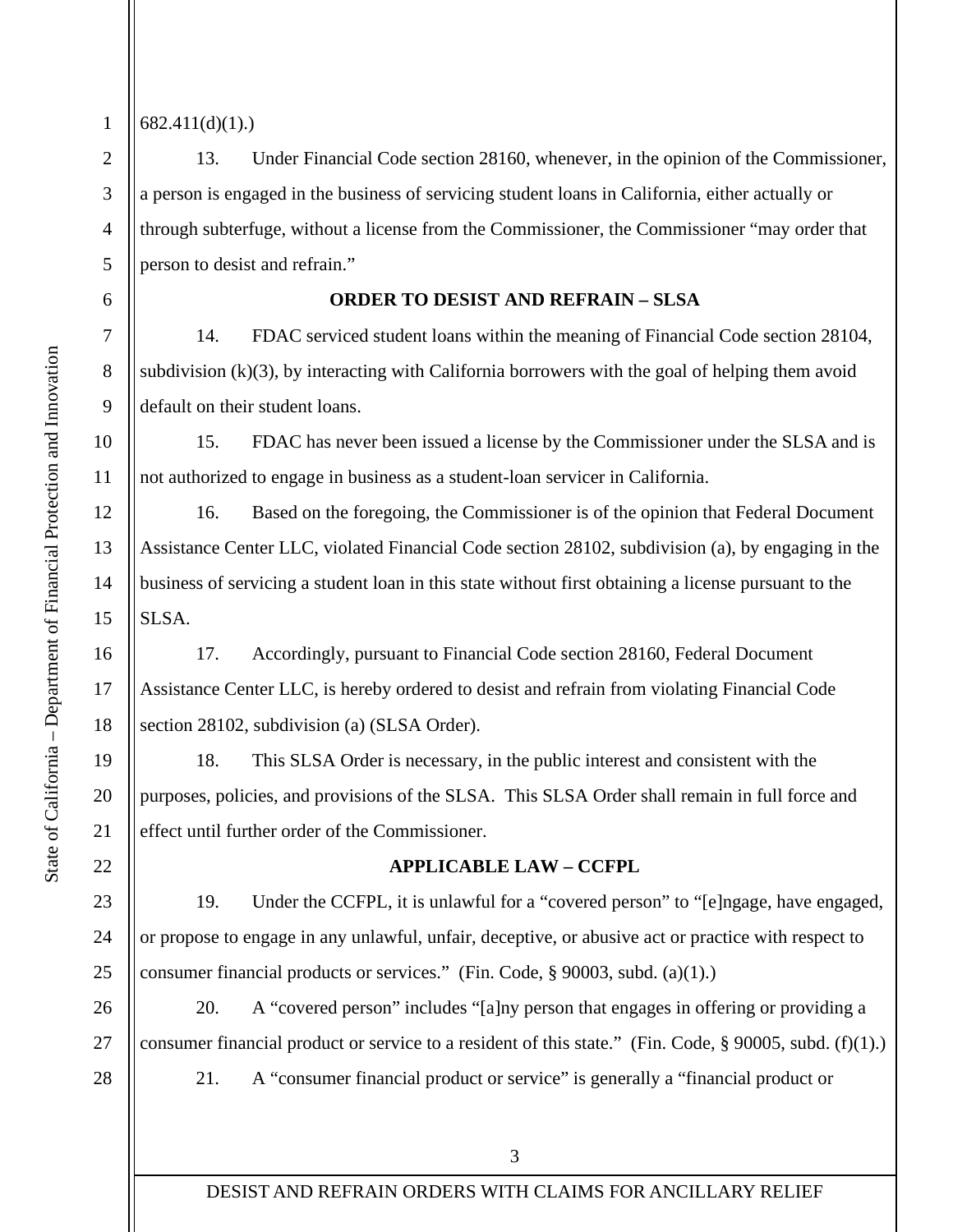1 2 service that is delivered, offered, or provided for use by consumers primarily for personal, family, or household purposes." (Fin. Code, § 90005, subd. (e)(1).)

22. "Financial product or service" includes, among other things, "[p]roviding financial advisory services . . . including . . . [p]roviding services to assist a consumer with debt management or debt settlement, modifying the terms of any extension of credit, or avoiding foreclosure." (Fin. Code, § 90005, subd.  $(k)(8)(B)$ .)

23. Under Financial Code section 90015, subdivision (d), if, in the opinion of the Commissioner, any person engages, has engaged, or proposes to engage in any activity prohibited by section 90003 or 90004, the Commissioner "may issue an order directing the person to desist and refrain from engaging in the activity, act, practice, or course of business."

24. In any administrative action under Financial Code section 90015, the Commissioner may include a claim for ancillary relief as provided in section 90012, subdivision (b). (Fin. Code, § 90015, subd. (e).)

25. Relief may include, but is not limited to, "[r]escission or reformation of contracts." "[r]efund of moneys[,]" and "[m]onetary penalties." (Fin. Code,  $\S$  90012, subd. (b)(1), (2), (8).)

# **DESIST AND REFRAIN ORDER – CCFPL**

26. FDAC is a "covered person" under the CCFPL that engages in offering or providing consumer financial products or services to California residents, including financial advisory services, such as assisting consumers with debt management or with modifying the terms of any extension of credit. (Fin. Code,  $\S$  90005, subd.  $(k)(8)(B)$ .)

27. Based on the foregoing, the Commissioner is of the opinion that Federal Document Assistance Center LLC violated Financial Code section 90003, subdivision (a)(1), by engaging, having engaged, or proposing to engage in unlawful acts and practices (through its above-stated violations of the SLSA) with respect to consumer financial products or services.

28. Accordingly, pursuant to Financial Code section 90015, subdivision (d), Federal Document Assistance Center LLC is hereby ordered to desist and refrain from violating Financial Code section 90003, subdivision (a)(1) (CCFPL Order).

28

29. This CCFPL Order is necessary, in the public interest and consistent with the

State of California

3

4

5

6

7

8

9

10

11

12

13

– Department of Financial Protection and Innovation

State of California - Department of Financial Protection and Innovation

14

15

16

17

18

19

20

21

22

23

24

25

26

27

DESIST AND REFRAIN ORDERS WITH CLAIMS FOR ANCILLARY RELIEF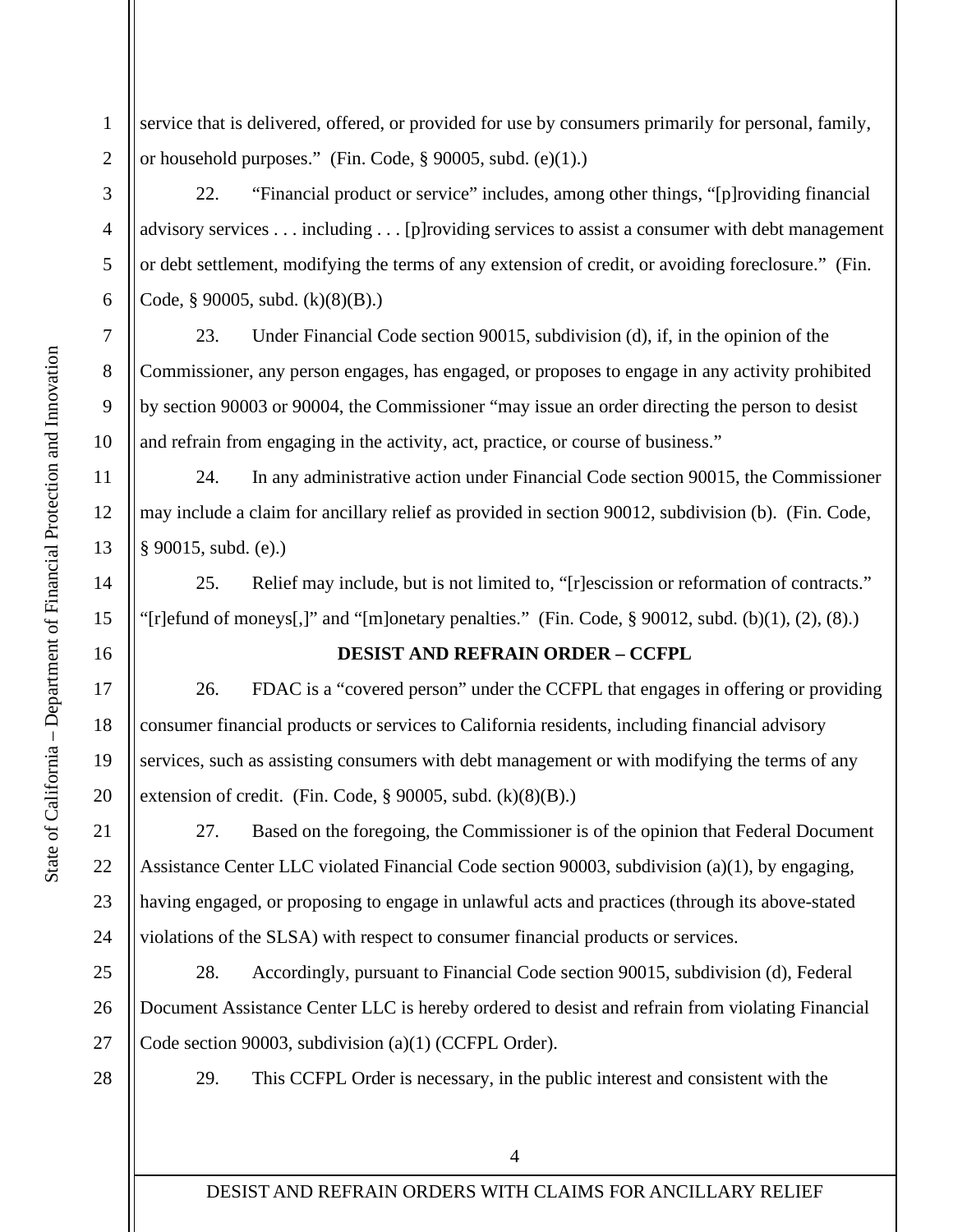purposes, policies, and provisions of the CCFPL. This CCFPL Order shall remain in full force and effect until further order of the Commissioner.

3

1

2

4

5

6

7

8

9

10

11

12

13

14

15

16

17

18

19

20

21

22

23

24

25

26

## **CLAIMS FOR ANCILLARY RELIEF – CCFPL**

30. Based on the foregoing, and pursuant to Financial Code section 90012, subdivision (b)(1), the Commissioner hereby orders that all agreements between Federal Document Assistance Center LLC and California residents relating to the performance of debt relief services by Federal Document Assistance Center LLC (Agreements) are rescinded. FDAC shall not assign, sell, or transfer the Agreements to any other entity, nor shall FDAC or any other entity charge or collect any payments from California residents pursuant to the Agreements.

31. Based on the foregoing, and pursuant to Financial Code section 90012, subdivision (b)(2), Federal Document Assistance Center LLC is hereby ordered to refund all moneys it collected from California residents pursuant to the Agreements directly to each respective California resident (Refunds). All Refunds shall be paid directly to the respective California residents through an Automated Clearing House (ACH) transfer based upon the California resident's last known bank account, or by mailing a check to the California resident's last known address. Payment of the Refunds shall not be conditioned on any California resident waiving any right. FDAC shall escheat any unclaimed Refunds to the California State Controller's Office within the period provided by Code of Civil Procedure section 1520 of the Unclaimed Property Law (Code of Civ. Proc., § 1500 et seq.).

32. Based on the foregoing, and pursuant to Financial Code section 90012, subdivision (b)(8), Federal Document Assistance Center LLC is hereby ordered to pay a monetary penalty to the Commissioner (Penalty). Following the Commissioner's consideration of the elements listed in Financial Code section 90012, subdivision (c)(1)(B), FDAC is hereby ordered to determine the amount of the Penalty by multiplying the number of Agreements by \$2,500.00, in accordance with section 90012, subdivision  $(c)(1)(A)(i)$ . The Penalty shall be paid with a cashier's check made  $111$ 

27 / / /

28  $111$ 

DESIST AND REFRAIN ORDERS WITH CLAIMS FOR ANCILLARY RELIEF